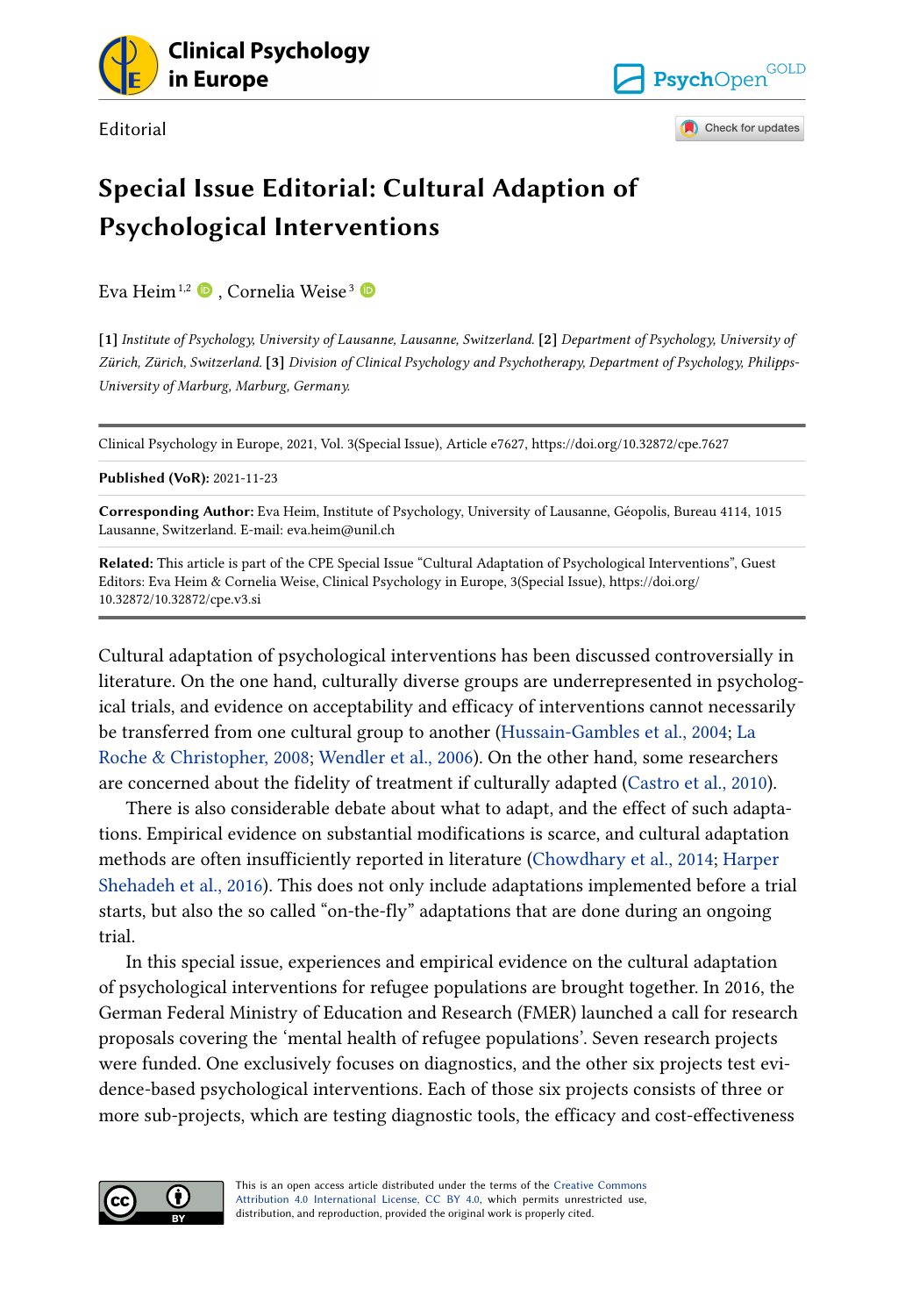of interventions, and implementation methods. A total of eleven randomised controlled trials (RCTs) are implemented to test different kinds of psychological interventions among a diversity of target groups, i.e., age groups, specific disorders, or unspecific psychological distress.

In the context of the FMER call, a "task force for cultural adaptions of mental health interventions for refugees" was launched. It pursued two major goals: First, it aimed to develop a common understanding and methodology for documenting and monitoring cultural adaptations in clinical trials. Second, it aimed to integrate the findings of the first step and compile criteria on how cultural adaptations in clinical trials could be reported. The conceptual framework for cultural adaptation by [Heim and Kohrt \(2019\)](#page-3-0) was used as a basis for this work.

This special issue features experiences, empirical evidence and recommendations resulting from this task force, as well as the final composition of the reporting criteria. The paper by [Heim and Knaevelsrud \(2021,](#page-3-0) this issue) provides an introduction to the methodology developed by the task force and describes how cultural adaptations across the different projects and studies were documented and monitored. A content analysis of the documented adaptations is presented in this paper. The subsequent papers highlight five examples of studies that applied the jointly developed cultural adaptation methodology, with different thematic foci. These papers are based on empirical evidence from formative research (e.g., focus groups or key informant interviews) and pilot studies.

[Mewes et al. \(2021,](#page-4-0) this issue) describe the development of a culture-sensitive, transdiagnostic intervention to increase knowledge about mental health problems and available treatments. This study highlights the importance of differentiating between the culture-specific adaptation of interventions (for one particular group) and the development of culture-sensitive interventions that can be used for culturally diverse groups.

[Kananian et al. \(2021](#page-3-0), this issue) used Culturally Adapted Cognitive Behavioural Therapy (CA-CBT, [Hinton et al., 2012\)](#page-3-0), an intervention that had already been tested among different cultural groups (i.e., Cambodian, Latino, and Arabic-speaking populations). In this study, CA-CBT was prepared to be tested in a new, culturally different group (i.e., Afghan refugees in Germany). Based on a pilot study and focus groups, the intervention was further adapted to be tested in an RCT.

[Böttche et al. \(2021,](#page-2-0) this issue) focus on the process from formative research to adaptation. A transdiagnostic intervention, the Common Elements Treatment Approach (CETA, [Murray et al., 2014](#page-4-0)), was adapted for Arabic-speaking refugees in Germany and will be provided both face-to-face and through the internet in a non-inferiority trial. In preparation of this study, cultural concepts of distress were assessed among the target population. The main focus of the paper is on the decision-making process, and the authors provide a summary of their most salient decisions.

The process of adapting an already culturally-sensitive, transdiagnostic treatment to also include substance use disorders is described in the paper by [Lotzin et al. \(2021](#page-4-0),

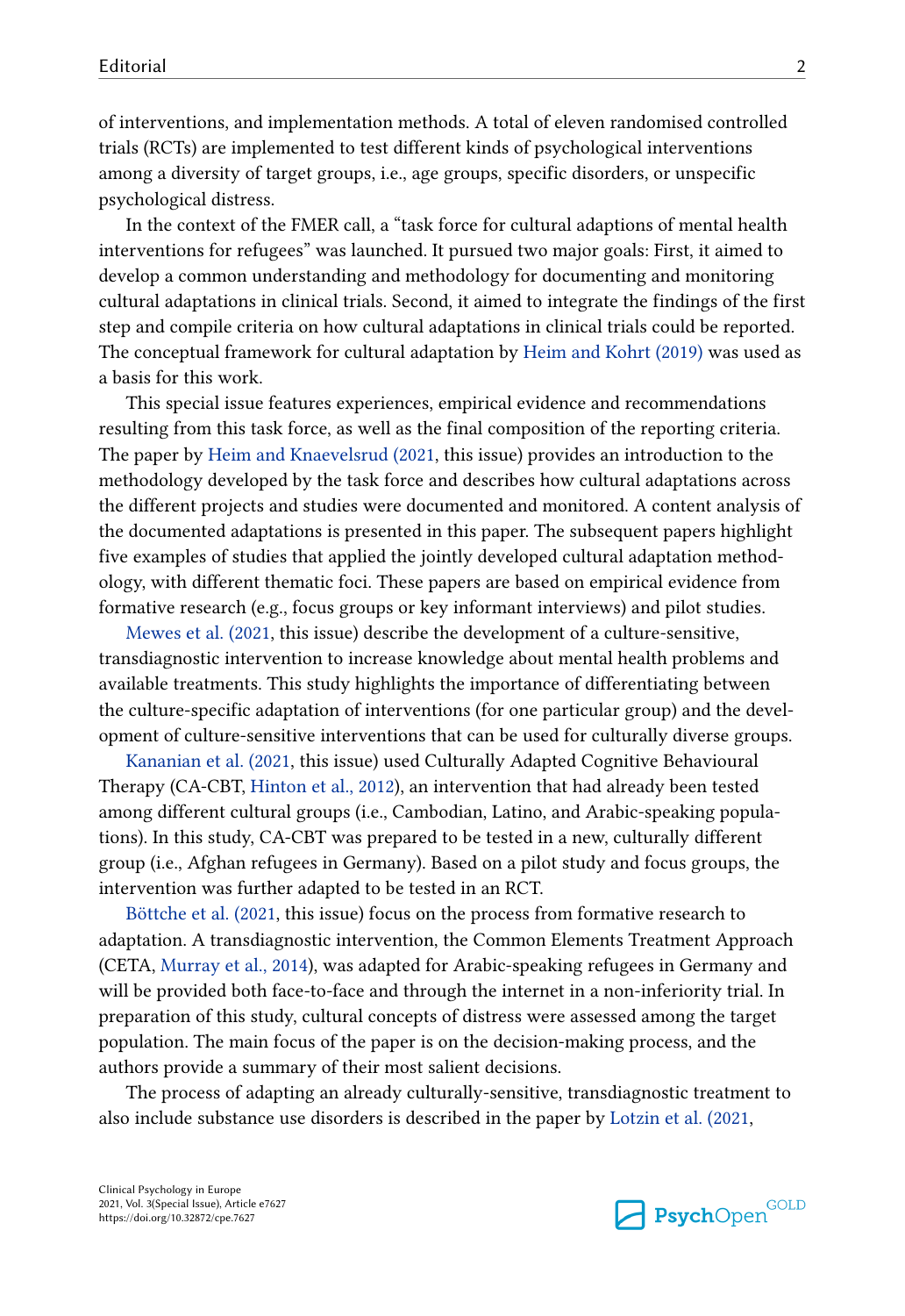<span id="page-2-0"></span>this issue). The authors used Skills-Training of Affect Regulation – A Culture-sensitive Approach (STARC, [Koch & Liedl, 2019\)](#page-3-0) in their study. Focus group discussions were conducted to examine culture-specific assumptions about substance use. This data was used to adapt the treatment manual that will be tested in an upcoming RCT.

[Unterhitzenberger et al. \(2021](#page-4-0), this issue) tested Trauma-Focused Cognitive Behavioral Therapy (TF-CBT, [Cohen et al., 2017\)](#page-3-0) in a pilot study with unaccompanied refugee minors (URMs). The paper highlights "on-the-fly" adaptations implemented by the therapists during the pilot study. The main adaptation concerned the so-called "crisis of the week", i.e., participants struggles and concerns in their daily lives. This shows that post-migration stressors are a very important factor when adapting psychological interventions to refugee populations – an aspect that may sometimes be even more relevant than ethnic origin.

Finally, [Heim et al. \(2021,](#page-3-0) this issue) present the *Reporting Cultural Adaptation in Psychological Trials* (RECAPT) criteria. The RECAPT criteria were developed jointly by the above-described task force. To achieve a broader consent on the RECAPT criteria, an online survey was conducted among eleven international experts in the field of global mental health and psychological interventions for refugee populations.

In summary, this special issue features the experience of a variety of studies in which a diversity of psychological interventions were culturally adapted and tested among refugee populations in Germany. The task force provided a unique opportunity for exchange and discussions, with the aim of advancing the emerging field of cultural adaptations in mental health interventions. The RECAPT criteria ([Heim et al., 2021](#page-3-0), this issue) will hopefully contribute to a more systematised and transparent documentation of cultural adaptation in psychological research in the future. This is an important precondition to enhance the empirical evidence concerning the effect of such adaptations on the efficacy and acceptability of psychotherapy among culturally diverse groups.

**Funding:** German Federal Ministry of Education and Research (Nr 01EF1806H).

**Acknowledgments:** The authors have no additional (i.e., non-financial) support to report.

**Competing Interests:** Cornelia Weise is one of the Editors-in-Chief of Clinical Psychology in Europe.

## **References**

Böttche, M., Kampisiou, C., Stammel, N., El-Haj-Mohamad, R., Heeke, C., Burchert, S., Heim, E., Wagner, B., Renneberg, B., Böttcher, J., Glaesmer, H., Gouzoulis-Mayfrank, E., Zielasek, J., Konnopka, A., Murray, L., & Knaevelsrud, C. (2021). From formative research to cultural adaptation of a face-to-face and internet-based cognitive-behavioural intervention for Arabic-

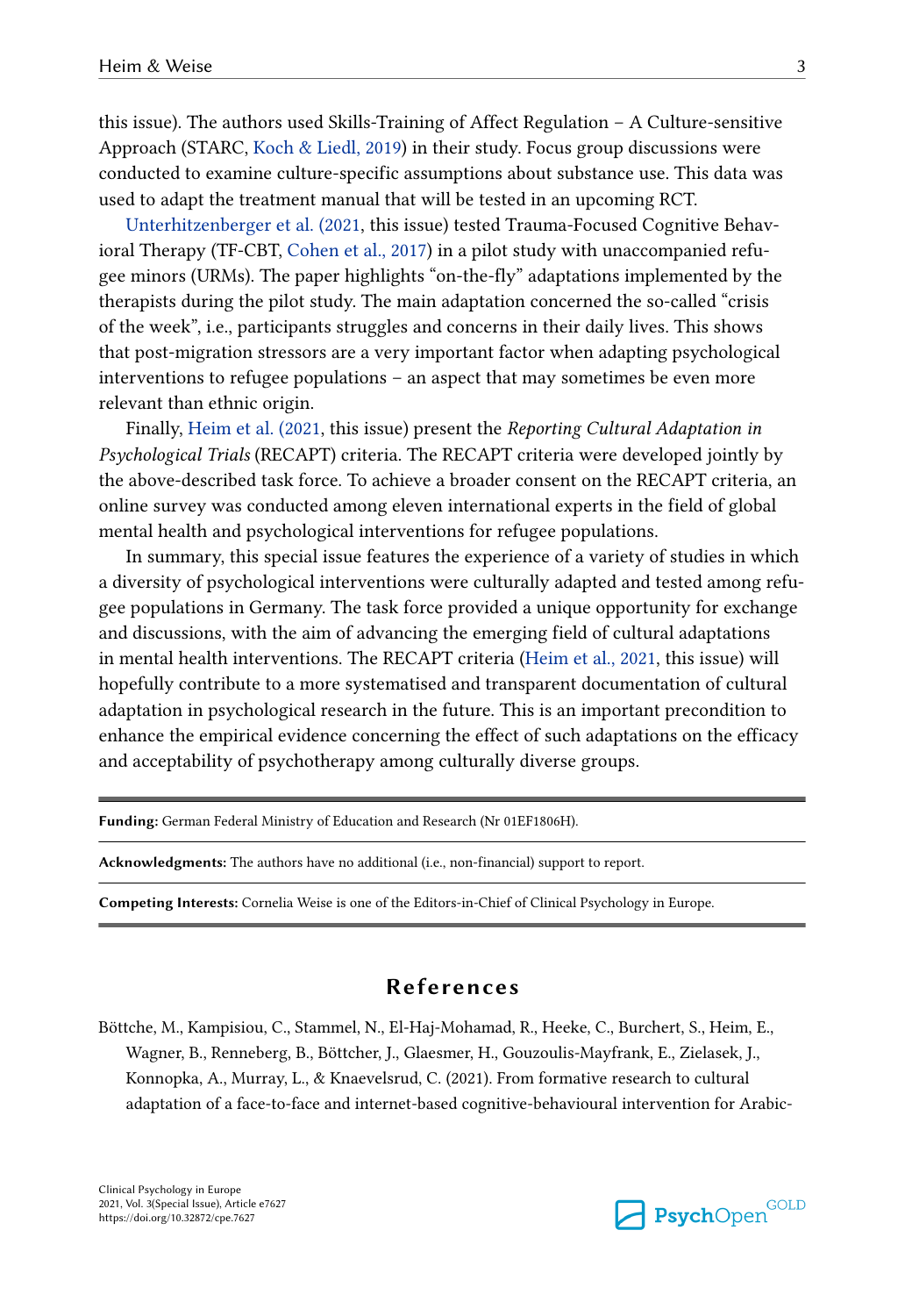<span id="page-3-0"></span>speaking refugees in Germany. *Clinical Psychology in Europe, 3*(Special Issue), Article e4623. <https://doi.org/10.32872/cpe.4623>

- Castro, F. G., Barrera, M., Jr., & Holleran Steiker, L. K. (2010). Issues and challenges in the design of culturally adapted evidence-based interventions. *Annual Review of Clinical Psychology, 6*, 213-239. <https://doi.org/10.1146/annurev-clinpsy-033109-132032>
- Chowdhary, N., Jotheeswaran, A. T., Nadkarni, A., Hollon, S. D., King, M., Jordans, M. J. D., Rahman, A., Verdeli, H., Araya, R., & Patel, V. (2014). The methods and outcomes of cultural adaptations of psychological treatments for depressive disorders: A systematic review. *Psychological Medicine, 44*(6), 1131-1146. <https://doi.org/10.1017/S0033291713001785>
- Cohen, J. A., Mannarino, A., & Deblinger, E. (2017). *Treating trauma and traumatic grief in children and adolescents, second edition* (2nd ed.). Guilford Publications.
- Harper Shehadeh, M., Heim, E., Chowdhary, N., Maercker, A., & Albanese, E. (2016). Cultural adaptation of minimally guided interventions for common mental disorders: A systematic review and meta-analysis. *JMIR Mental Health, 3*(3), Article e44. <https://doi.org/10.2196/mental.5776>
- Heim, E., & Knaevelsrud, C. (2021). Standardised research methods and documentation in cultural adaptation: The need, the potential and future steps. *Clinical Psychology in Europe, 3*(Special Issue), Article e5513. <https://doi.org/10.32872/cpe.5513>
- Heim, E., & Kohrt, B. A. (2019). Cultural adaptation of scalable psychological interventions: A new conceptual framework. *Clinical Psychology in Europe, 1*(4), Article e37679. <https://doi.org/10.32872/cpe.v1i4.37679>
- Heim, E., Mewes, R., Abi Ramia, J., Glaesmer, H., Hall, B., Harper Shehadeh, M., Ünlü, B., Kananian, S., Kohrt, B. A., Lechner-Meichsner, F., Lotzin, A., Moro, M. R., Radjack, R., Salamanca-Sanabria, A., Singla, D. R., Starck, A., Sturm, G., Tol, W., Weise, C., & Knaevelsrud, C. (2021). Reporting Cultural Adaptation in Psychological Trials – The RECAPT criteria. *Clinical Psychology in Europe, 3*(Special Issue), Article e6351. <https://doi.org/10.32872/cpe.6351>
- Hinton, D. E., Rivera, E. I., Hofmann, S. G., Barlow, D. H., & Otto, M. W. (2012). Adapting CBT for traumatized refugees and ethnic minority patients: Examples from culturally adapted CBT (CA-CBT). *Transcultural Psychiatry, 49*(2), 340-365. <https://doi.org/10.1177/1363461512441595>
- Hussain-Gambles, M., Atkin, K., & Leese, B. (2004). Why ethnic minority groups are underrepresented in clinical trials: A review of the literature. *Health & Social Care in the Community, 12*(5), 382-388.<https://doi.org/10.1111/j.1365-2524.2004.00507.x>
- Kananian, S., Starck, A., & Stangier, U. (2021). Cultural adaptation of CBT for Afghan refugees in Europe: A retrospective evaluation. *Clinical Psychology in Europe, 3*(Special Issue), Article e5271.<https://doi.org/10.32872/cpe.5271>
- Koch, T., & Liedl, A. (2019). *STARK: Skills-Training zur Affektregulation ein kultursensibler Ansatz: Therapiemanual für Menschen mit Flucht- und Migrationshintergrund*. Schattauer.
- La Roche, M., & Christopher, M. S. (2008). Culture and empirically supported treatments: On the road to a collision? *Culture and Psychology, 14*(3), 333-356. <https://doi.org/10.1177/1354067X08092637>

Clinical Psychology in Europe 2021, Vol. 3(Special Issue), Article e7627 https://doi.org/10.32872/cpe.7627